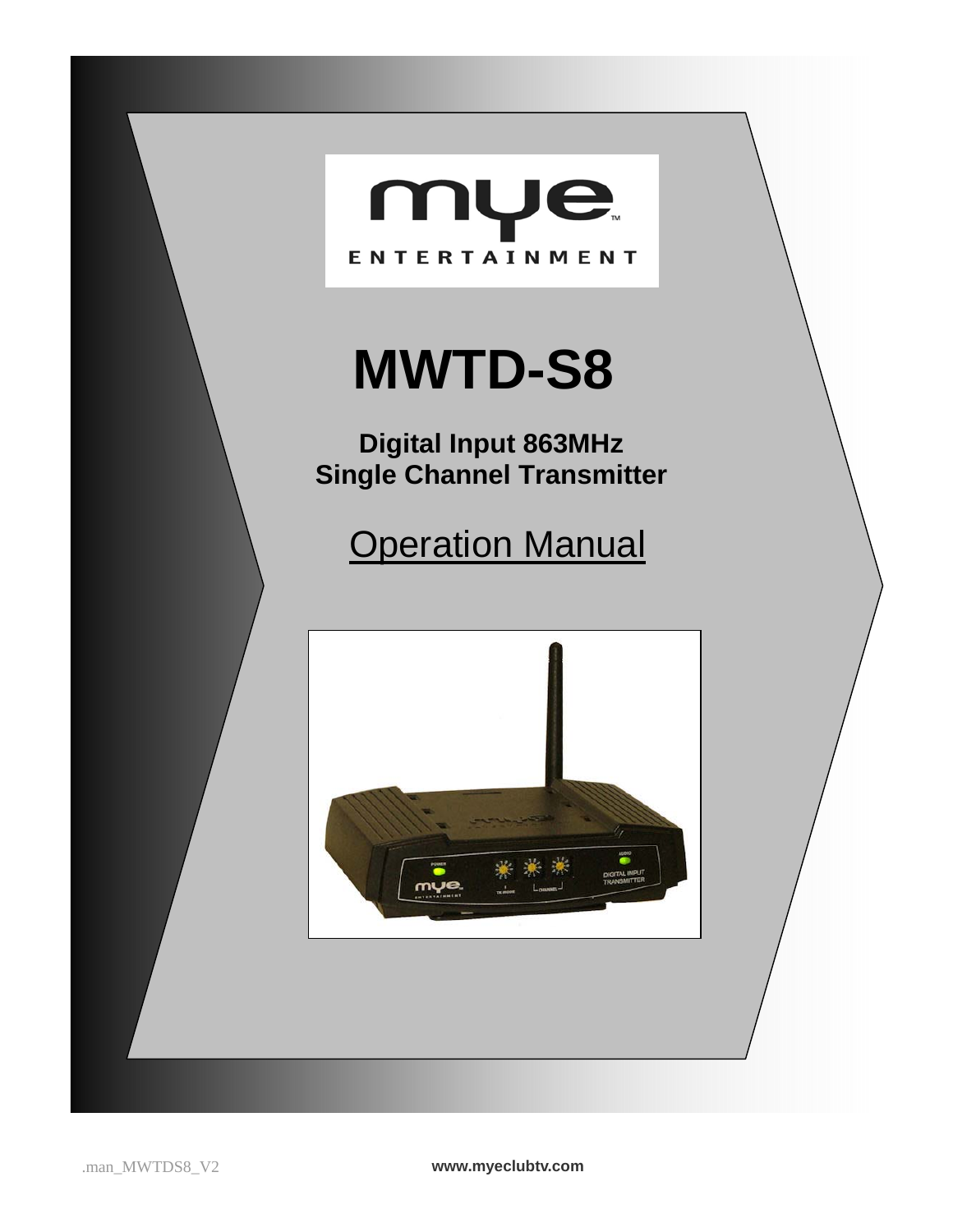## **CONTENTS**

|                                 | $\overline{2}$           |
|---------------------------------|--------------------------|
|                                 | $\overline{2}$           |
|                                 | 3                        |
|                                 | $\overline{\mathcal{A}}$ |
| SETTING THE TRANSMITTER CHANNEL | 4                        |
|                                 | 5                        |
|                                 | 6                        |
|                                 | 7                        |
|                                 | 8                        |

#### DESCRIPTION

 The MWTD-S8 transmitter takes the input of an optical or analog audio signal and allows the user to Enercise xTV frequencies or 8 MYE / Audeon frequencies. The signal can then be received on MYE Ï transmit onto any one of 13 possible MYE Entertainment 800MHz frequencies or 12 Cardio Theater / Entertainment or other compatible fitness entertainment receivers.

#### **SPECIFICATIONS**

| <b>Audio Input Sensitivity</b>  | $0.1$ to 2 Volts peak-peak (ALC) |
|---------------------------------|----------------------------------|
| Audio Input Impedance           | 5K Ohms                          |
| Signal to Noise                 | -70dBm ref. 7 volts              |
| <b>RF</b> Output                | $1 \text{ mW}$                   |
| Distortion                      | $< 2\%$                          |
| <b>Audio Frequency Response</b> | 20Hz to 18 KHz                   |
| Separation                      | >25dB                            |
| Weight                          | $2$ lbs.                         |
| <b>Power Requirements</b>       | 9 VDC 200 mA                     |



In keeping with the European Union's (EU) WEEE (Waste Electrical and Electronic Equipment) directive for waste management for electronic equipment sold into EU countries, the symbol on the product (shown) indicates that this product must not be disposed of with other waste. It is the user's responsibility to dispose of their waste electrical and electronic equipment by handing it over to an approved reprocessor or recycler. For more information about where you can send your waste equipment for recycling, please contact your local city office or MYE Entertainment distributor.



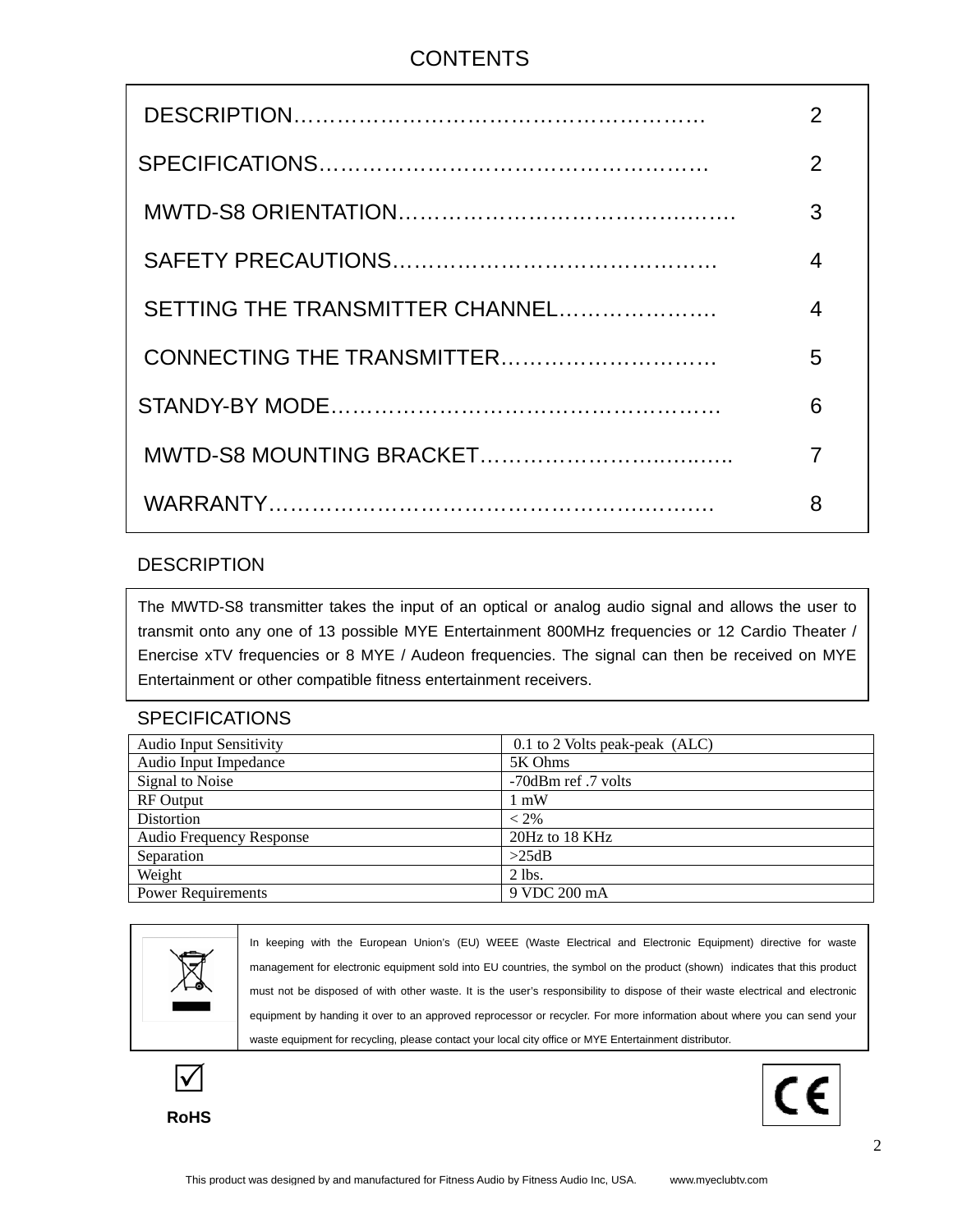# MWTD-S8 Orientation



TRANSMITTER REAR VIEW

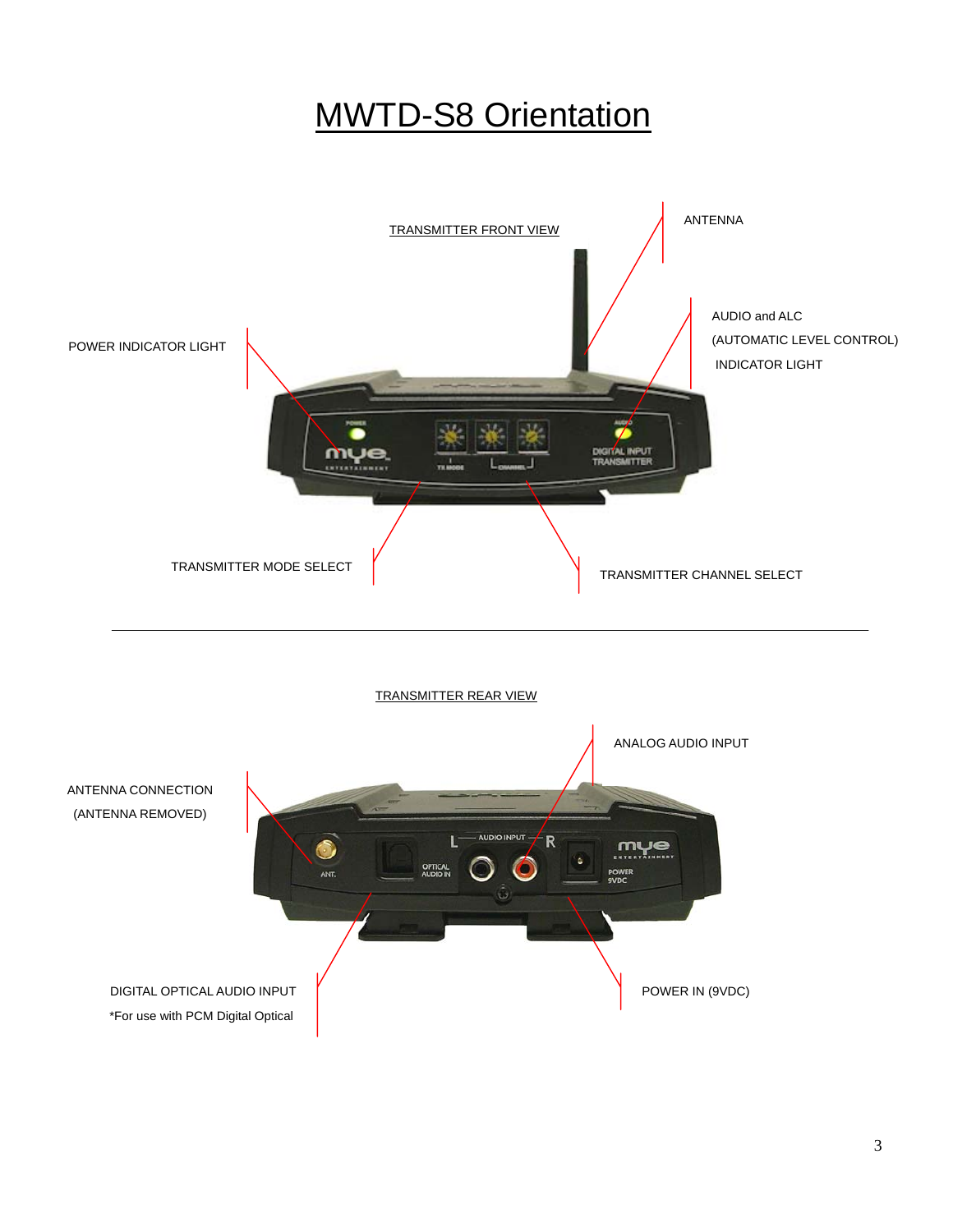#### SAFETY PRECAUTIONS

- Read all instructions in this manual.
- Use the power adapter provided.
- Position cables safely.
- Keep away from water and moisture.
- Keep the unit away from excessive heat.
- Do not drop.
- Do not open.
- Have all service performed by a qualified technician.

#### SETTING the CHANNELS for a MYE Entertainment AUDIO SYSTEM

The MWTD-S8 has multiple transmitter modes for use with MYE Entertainment as well as other manufacturer's 863MHz transmitters. Use the rotary tuning switch marked "TX MODE" to select the transmitter type.

For optimal performance with 863MHz systems using 1-8 transmitters, set your MWTD-S8 to the MYE / Audeon TX MODE 3. Program your MYE Entertainment receivers to P3. Transmitters are shipped preset to TX MODE 3.

> TX Mode 3 = MYE / Audeon (8 Channels) TX Mode 2 = Cardio Theater xTV (12Channels) TX Mode 1 = MYE Entertainment (13 Channels)



Once the TX MODE has been selected use the two rotary tuning switches marked "CHANNEL" to set the left and right numbers to correspond to the channel number you need to transmit on.

EXAMPLE: To set your transmitter to transmit on MYE Entertainment channel 3:

- 1) To set your transmitter to the MYE Entertainment frequencies, turn the "TX MODE" dial to "1."
- 2) To set the transmitter to the channel 3, turn the left "CHANNEL" rotary tuning switch to the number "0" and the right switch to the number "3".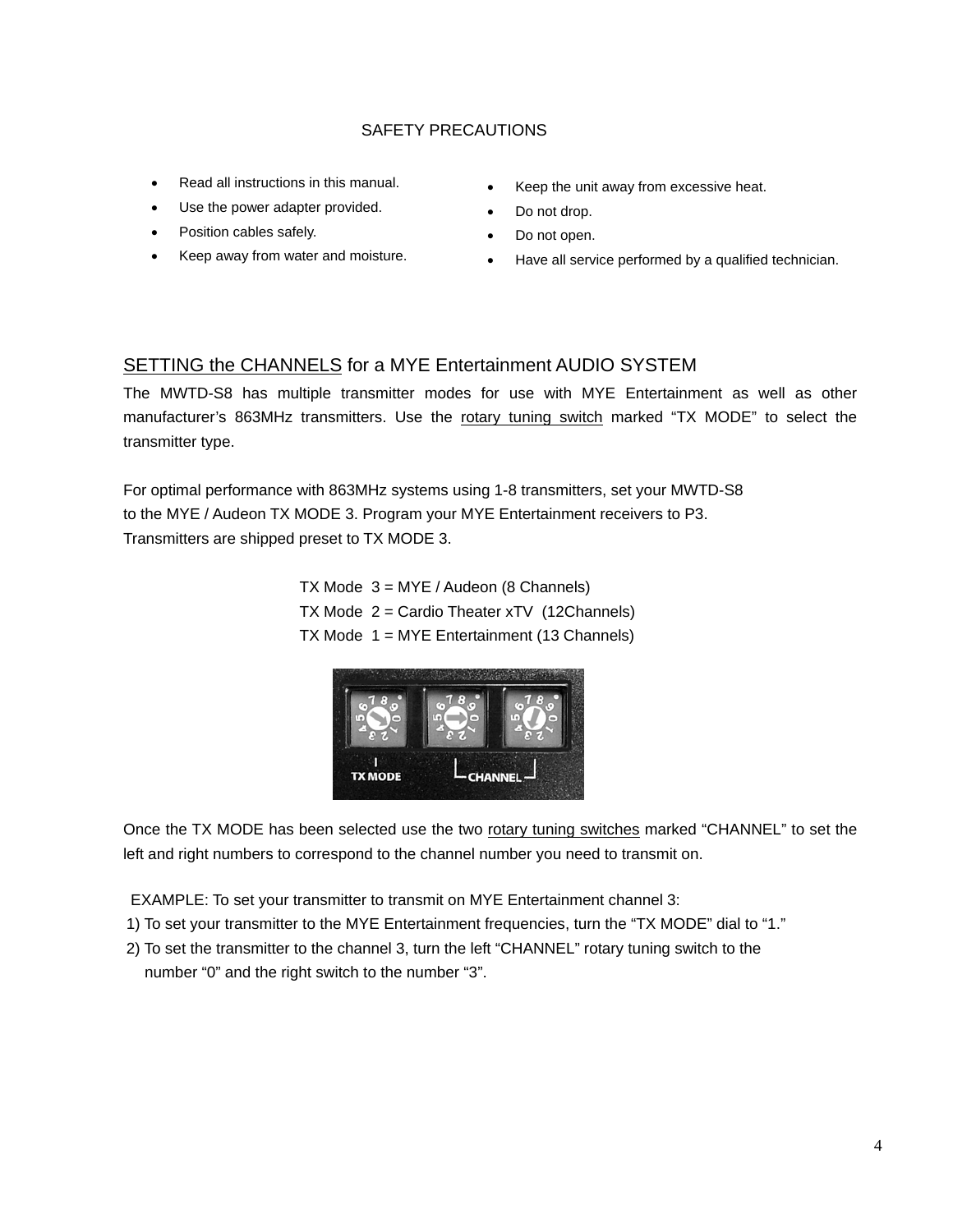#### Connecting the MWTD-S8 to an Audio Source

#### Audio Output

TV's, VCR's CD players, DVD players, Satellite and Radio Tuners can be used as audio sources for the MWTD-S8. All will require either analog stereo RCA style audio output jacks or a Digital Optical Audio output jack. Stereo RCA style audio cables and a Digital Optical cable are supplied.

To use a **TELEVISION** as an audio source for the MWTD-S8 transmitter, the TV must have "Analog or Digital Optical Audio Output." Televisions with analog capability may come with either "Fixed" or "Variable" audio output. Please consult your television Owner's Manual as to their operation.

#### Connect the Transmitter

- 1. Select the appropriate audio cable supplied and connect one end into the audio OUTPUT of the audio source.
- 2. Plug the other end of the audio cable into the corresponding jack on the MWTD-S8 transmitter.
- 3. Insert the DC power plug into the DC power jack on the MWTD-S8 and plug the AC power adapter into an AC outlet. The power light on the MWTD-S8 will blink "GREEN" once. This verifies the unit is now ON.

EXAMPLE: TRANSMITTER TO TV CONNECTION (ANALOG OR DIGITAL)

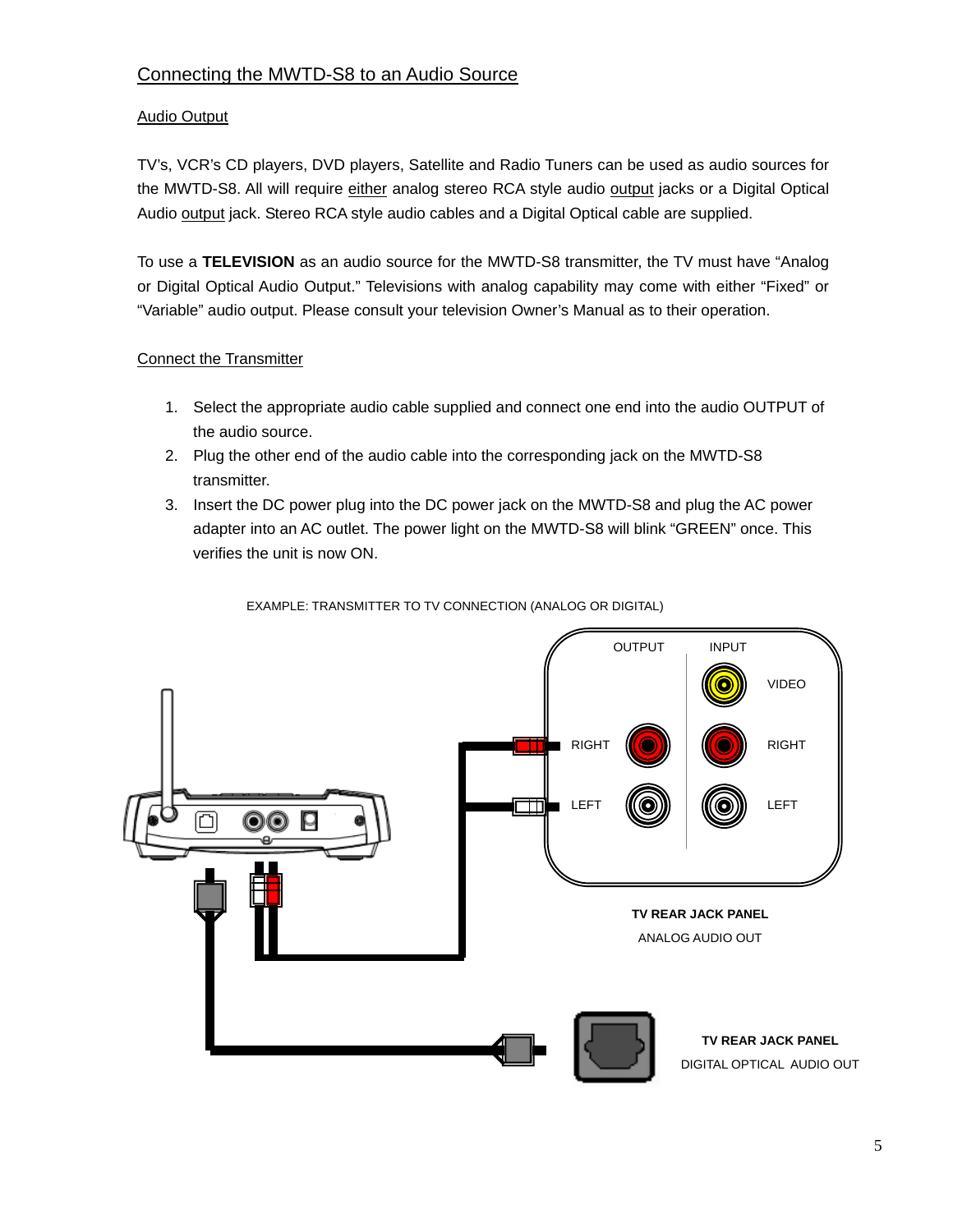#### Audio and Automatic Level Control

Note: The MWTD-S8 transmitter features an Automatic Level Control (ALC) to adjust the sound level during sudden loud programming or audio spikes. To establish a proper ALC baseline it is best to first connect the audio signal to the transmitter with the normal level audio playing on the source. Then plug in the MWTD-S8 power supply to the transmitter.

- 1. When the audio signal is being received by the MWTD-S8 transmitter at an acceptable level the AUDIO INDICATOR LIGHT will turn GREEN. Sources with "manual variable audio" will require you to adjust audio level inputting to the transmitter.
- 2. When using some TV's with analog audio output you may need to turn the TV speakers off. (Consult your TV's Owner's Manual for Fixed and Variable Audio Output operation.)
- 3. When the audio drops BELOW an optimal level for the Automatic Level Control (ALC) the audio light will turn OFF. A flashing GREEN audio light does not require adjustment of the audio source for normal operation. When an acceptable audio level returns to the unit, the light will turn green again. A flashing GREEN light may happen during TV programs or songs when audio is intermittent.
- 4. If no audio light is present, check all your audio cable connections and/or check the audio source equipment.
- 5. When audio rises ABOVE the acceptable level for the Automatic Level Control (ALC) the audio light will turn RED. The ALC will automatically reduce the audio to an acceptable level to return the audio light to green. If the audio light is RED for longer than 30 seconds, check and reduce the settings of the source audio equipment.
- 6. The audio light may occasionally flash RED during some programming when audio levels momentarily rise above acceptable levels. A flashing RED audio light does not need adjustment of the audio for normal operation. When a continuous acceptable audio level is returned to the unit, the light will turn green again. This may happen during some TV programs or songs when audio levels spike naturally.
- 7. Verify by listening through your 800MHz receiver that audio transmission is complete.

#### Stand-by Mode and Alert

In keeping with R&TTE Directive 1999/5/EC if there is an interruption of the input audio for longer than 4 minutes this transmitter will automatically switch to "low Power Stand-by" mode. Indication the transmitter has entered Stand-by mode is a consistent flashing green audio light.

Transmitting can be restored by reintroducing a constant audio signal into the transmitter for longer than 5 seconds.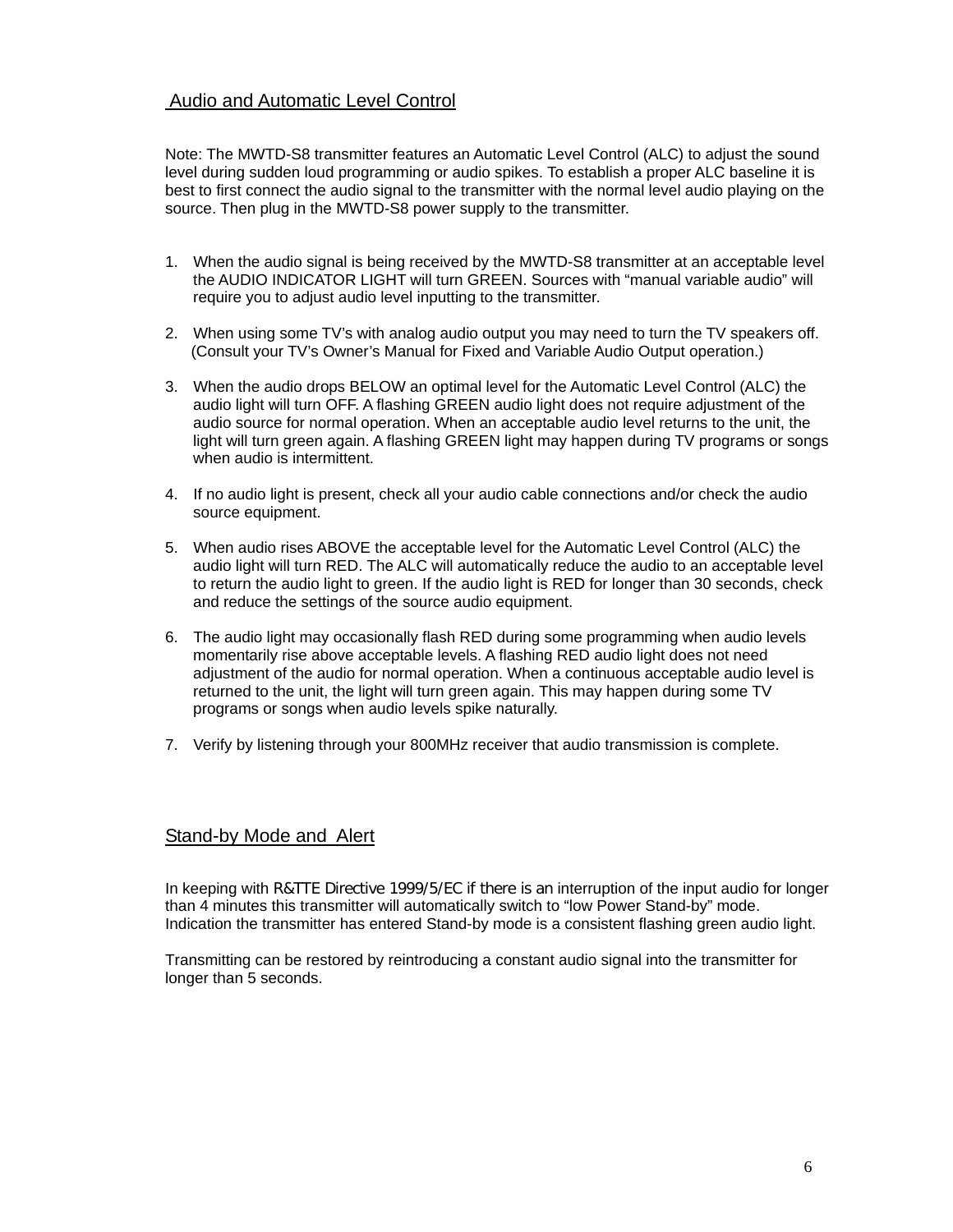# MWTD-S8 Mounting Bracket

The MWTD-S8 comes with a Mounting Bracket that allows for easy wall, ceiling or under-shelf mounting of the transmitter. Four holes in the bracket give access for screws or nylon cable ties. The mounting bracket SNAPS into either the TOP or BOTTOM of the MWTD-S8 giving the transmitter a high level of adaptability and solid positioning in nearly all mounting scenarios.



MWTD-S8 MOUNTING BRACKET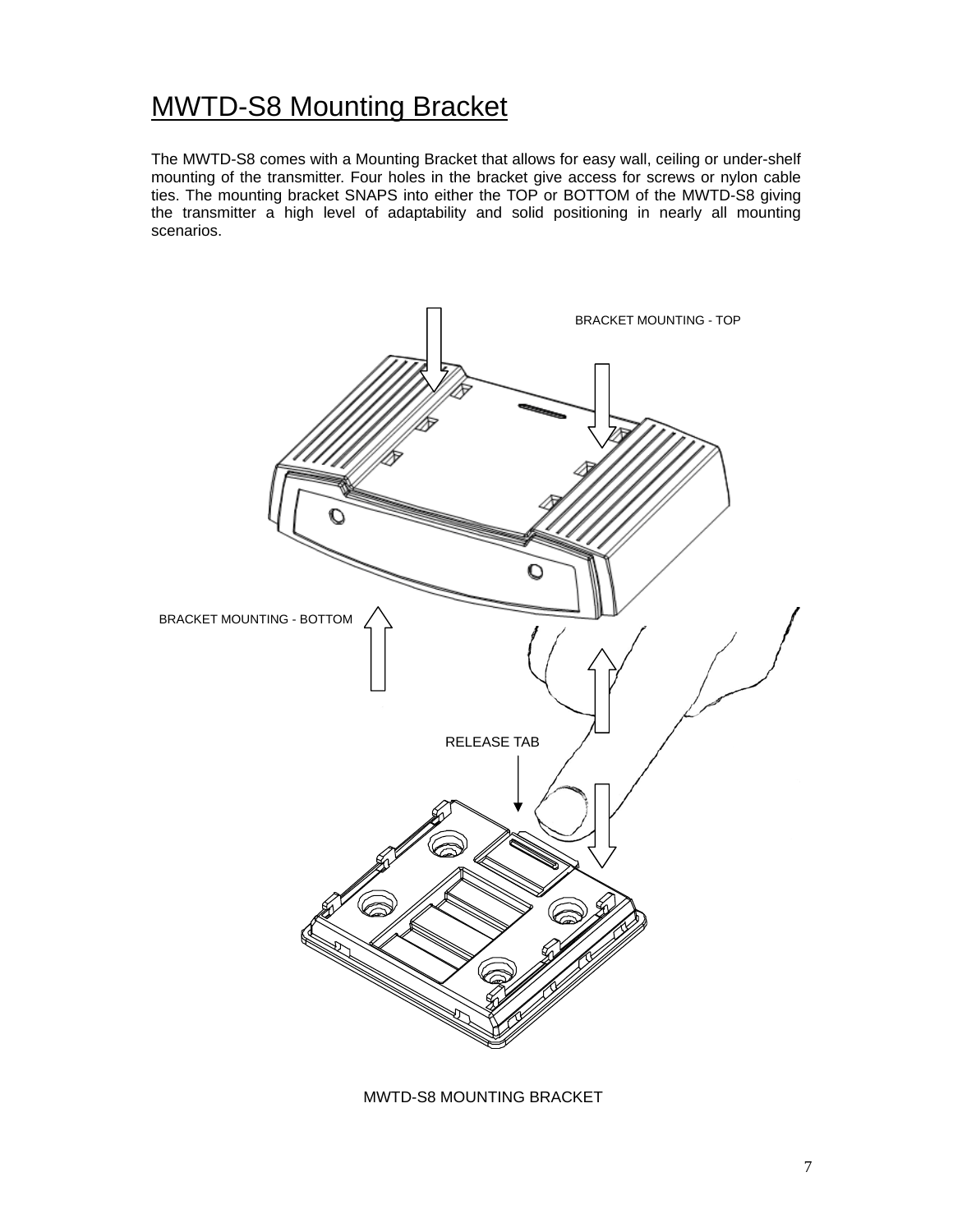#### **WARRANTY Terms and Conditions**

#### **PLEASE READ THESE WARRANTY TERMS AND CONDITIONS CAREFULLY BEFORE USING YOUR MYE ENTERTAINMENT PRODUCT. BY USING THE EQUIPMENT, YOU ARE CONSENTING TO BE BOUND BY THE FOLLOWING WARRANTY TERMS AND CONDITIONS.**

#### LIMITED WARRANTY

MYE ENTERTAINMENT (MYE) WARRANTS ALL NEW MYE PRODUCTS TO BE FREE FROM DEFECTS IN MATERIALS AND MANUFACTURERS FOR THE WARRANTY PERIODS SET FORTH BELOW. THE WARRANTY PERIODS COMMENCE ON THE INVOICE DATE OF THE ORIGINAL PURCHASE. THIS WARRANTY APPLIES ONLY AGAINST DEFECTS DISCOVERED WITHIN THE WARRANTY PERIOD AND EXTENDS ONLY TO THE ORIGINAL PURCHASER OF THE PRODUCT. PARTS REPAIRED OR REPLACED UNDER THE TERMS OF THIS WARRANTY WILL BE WARRANTED FOR THE REMAINDER OF THE ORIGINAL WARRANTY PERIOD ONLY. TO CLAIM UNDER THIS WARRANTY, THE BUYER MUST NOTIFY MYE OR YOUR AUTHORIZED MYE ENTERTAINMENT DEALER WITHIN 30 DAYS AFTER THE DATE OF DISCOVERY OF ANY NONCONFORMITY AND MAKE THE AFFECTED PRODUCT AVAILABLE FOR INSPECTION BY MYE ENTERTAINMENT OR ITS SERVICE REPRESENTATIVE. MYE ENTERTAINMENT PRODUCTS DEEMED DEFECTIVE BY A MYE ENTERTAINMENT REPRESENTATIVE WILL BE ISSUED A RETURN AUTHORIZATION NUMBER. DEFECTIVE UNITS MUST BE RETURNED TO MYE FREIGHT PREPAID. MYE ENTERTAINMENT WILL NOT ACCEPT FREIGHT COLLECT OR RETURNS WITHOUT A RETURN AUTHORIZATION NUMBER. MYE ENTERTAINMENT RESERVES THE RIGHT, AT THEIR OPTION, TO REPAIR OR REPLACE THE PRODUCT AFTER VERIFICATION OF DEFECT. THE PRODUCT WILL BE RETURNED TO THE CUSTOMER PREPAID BY MYE. PRODUCT THAT FAILS AFTER THE WARRANTY PERIOD EXPIRES WILL BE REPAIRED OR REPLACED AT THE CURRENT PART AND LABOR PRICING AFTER AUTHORIZATION FROM THE CUSTOMER. REPAIRS ARE WARRANTED FOR 90 DAYS. MYE ENTERTAINMENT'S OBLIGATIONS UNDER THIS WARRANTY ARE LIMITED AS SET FORTH BELOW:

WARRANTY PERIODS AND COVERAGE:

MYE ENTERTAINMENT TRANSMITTERS 4 YEAR PARTS, LABOR TO REPAIR

#### CONDITIONS AND RESTRICTIONS:

THIS WARRANTY IS VALID ONLY IN ACCORDANCE WITH THE FOLLOWING CONDITIONS:

THE WARRANTY APPLIES TO THE MYE ENTERTAINMENT PRODUCT ONLY 1) WHILE IT REMAINS IN THE POSSESSION OF THE ORIGINAL PURCHASER AND PROOF OF PURCHASE IS DEMONSTRATED. 2) IT HAS NOT BEEN SUBJECT TO ACCIDENT, MISUSE, ABUSE, IMPROPER SERVICE, MECHANICAL OR ELECTRICAL NON-MYE ENTERTAINMENT AUTHORIZED MODIFICATION. 3) CLAIMS MADE WITHIN THE WARRANTY PERIOD.

THIS WARRANTY DOES NOT COVER DAMAGED OR FAILURE CAUSED BY ELECTRICAL WIRING NOT BEING IN COMPLIANCE WITH ELECTRICAL CODES OR MYE'S OWNER MANUAL SPECIFICATIONS, OR FAILURES TO PROVIDE REASONABLE AND NECESSARY MAINTENANCE AS OUTLINED IN THE OWNER'S MANUAL.

WARRANTIES OUTSIDE THE UNITED STATES AND CANADA MAY VARY. PLEASE CONTACT YOUR LOCAL DEALER FOR DETAILS.

LIMITED WARRANTY SHALL NOT APPLY TO:

- 1) SOFTWARE UPGRADES.
- 2) NORMAL WEAR AND TEAR, CONSUMABLES AND COSMETIC ITEMS INCLUDING BUT NOT LIMITED TO LABELS.
- 3) REPAIRS REFORMED ON MYE PRODUCTS MISSING A SERIAL NUMBER OR WITH A SERIAL TAG THAT HAS BEEN ALTERED, REATTACHED OR DEFACED.
- 4) SERVICE CALLS TO CORRECT INSTALLATION OF THE PRODUCT OR INSTRUCT OWNERS ON HOW TO USE THE PRODUCT.
- 5) PICK UP AND DELIVERY INVOLVING REPAIRS
- 6) ANY LABOR COSTS INCURRED BEYOND THE APPLICABLE LABOR WARRANTY PERIOD
- 7) THE USER IS CAUTIONED THAT CHANGES OR MODIFICATIONS NOT EXPRESSLY APPROVED BY THE MANUFACTURER OF THE PRODUCT COULD VOID THE USER'S AUTHORITY TO OPERATE THE PRODUCT.